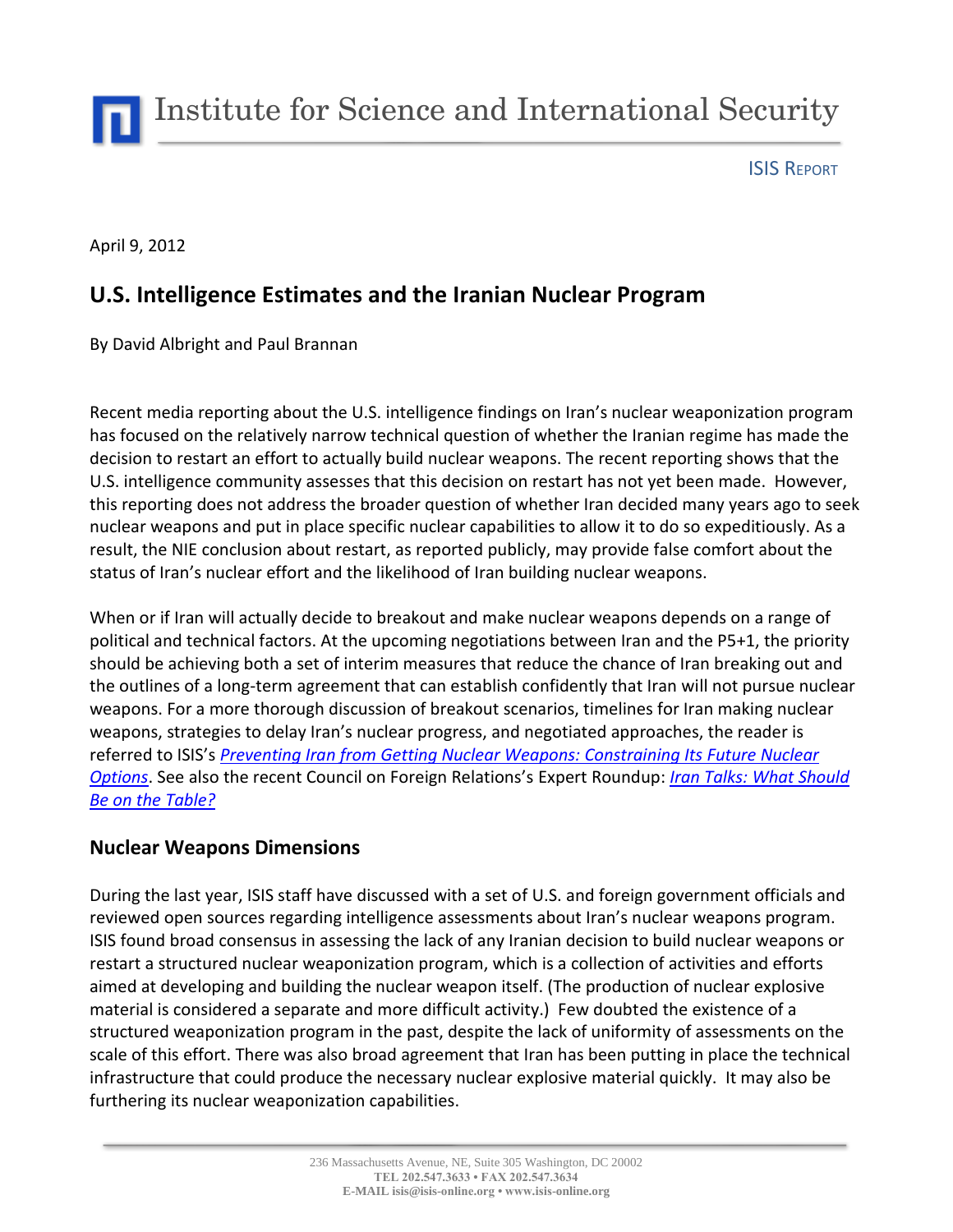ISIS also found considerable support, although not unanimity, that the regime made a strategic decision many years ago to obtain nuclear weapons. There was little support for the view that Iran's goal of acquiring nuclear weapons ended in 2003, when Iran suddenly ended or cut back drastically its nuclear weaponization program and suspended its uranium enrichment program.

### **Recent** *New York Times* **Reporting on Restart**

*The NewYork Times* recently reported that U.S. intelligence agencies assess in the most recent National Intelligence Estimate (NIE) that Iran had a nuclear weapons development effort prior to 2004 and some level of work may have continued after 2003. However, there has not been enough work to rise to the past level of effort or sufficient to assess with confidence that Iran had made a decision to build nuclear weapons.

A March 31, 2012 *New York Times* [story](http://www.nytimes.com/2012/04/01/world/middleeast/assessing-iran-but-thinking-about-iraq.html?pagewanted=all) by James Risen reported that the 2010 National Intelligence Estimate (NIE) assessed that "while Iran had conducted some basic weapons-related research, it was not believed to have restarted the actual weapons program halted in 2003." In an earlier article on March 17, 2012, Risen wrote: "Iran says its nuclear program is for peaceful civilian purposes, but American intelligence agencies and the International Atomic Energy Agency have picked up evidence in recent years that some Iranian research activities that may be weapons-related have continued since 2003, officials said. That information has not been significant enough for the spy agencies to alter their view that the weapons program has not been restarted."

These reports are in-line with the IAEA's findings. In its November 2011 safeguards report, the IAEA provided evidence of Iran's pre- and post-2003 weaponization efforts. The IAEA [found](http://isis-online.org/uploads/isis-reports/documents/IAEA_Iran_8Nov2011.pdf), "The information indicates that prior to the end of 2003 [the activities] took place under a structured programme. There are also indications that some activities relevant to the development of a nuclear explosive device continued after 2003, and that some may still be ongoing."

The 2010 NIE reportedly [takes a more holistic view](http://isis-online.org/isis-reports/detail/the-new-national-intelligence-estimate-on-iran-a-step-in-the-right-directio/) of the entire Iranian nuclear program than the 2007 NIE did. It does not separate the weaponization issue from Iran's uranium enrichment progress and capabilities.

The *Times* also reports that the writers of the 2010 NIE did not face political pressure to reach certain conclusions about the status of the Iranian nuclear program. Joseph Cirincione, president of the Ploughshares Fund told Risen: "The intelligence was so heavily politicized on Iraq. The higher up the chain in the government the intelligence reporting went, the more it got massaged, and the doubts and caveats got removed." But now, he said, "I haven't heard any complaints about the administration pressuring the intelligence community to tilt the intelligence."

## **Nuclear Weapons Capability**

The NIE's assessment on the issue of restart is an important finding. But it does not really address the question of whether Iran is seeking nuclear weapons and putting in place the capability to do so quickly. If Iran is working to alleviate bottlenecks in its nuclear weaponization effort in a more decentralized manner, it would not constitute a restart, according to the reported analytical framework used in the NIE but nonetheless would be a very troubling development that has serious policy implications.